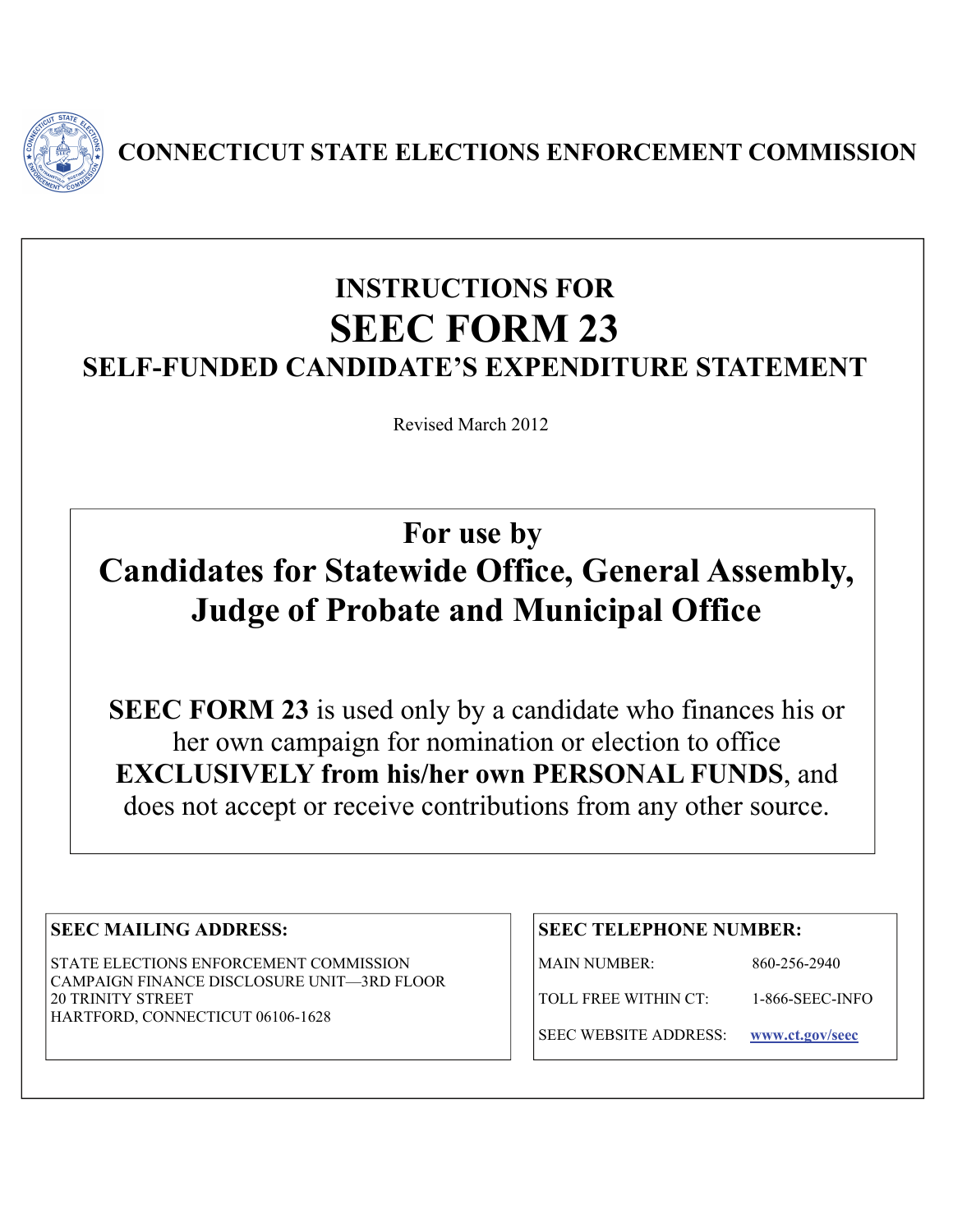

#### **GENERAL INSTRUCTIONS**

- Type or print clearly all information in black or blue pen. **Please do not use pencil.**
- SEEC staff is available to answer legal compliance questions and advise on how to complete this form (860-256-2940).
- If additional pages are needed to complete all information required in each section of the form, please reproduce the "Additional Page" for the appropriate section (found in back of the SEEC Form 23), and attach the page(s) to the section.
- Candidates who have formed a candidate committee (SEEC Form 1 and 1A): **Use SEEC Form 30**.

## **WHO MUST FILE THIS FORM**

This form is to be filed by candidates who have completed SEEC Form 1B "Certification of Exemption from Forming a Candidate Committee," and checked off box 11b indicating that the candidate will be self-funded *and* the candidate has exceeded \$1,000 in expenditures in the aggregate. Itemization of all expenditures made by the candidate are required and the filing of such statements are due on the same dates required of candidate committees.

#### **WHERE TO FILE THIS FORM**

## **File with the State Elections Enforcement Commission ONLY**:

Candidates for Governor, Lieutenant Governor, Secretary of the State, State Treasurer, Comptroller, Attorney General, Judge of Probate, State Senator and State Representative shall be filed with the State Elections Enforcement Commission's Campaign Finance Disclosure Unit.

#### **File with the Town Clerk ONLY**:

Candidates for a municipal office (Mayor, Councilman, Registrar of Voters, etc.) or for nomination in a primary for the position of a Town Committee member shall be filed only with the town clerk of the municipality in which the election or primary is to be held.

## **WHEN TO FILE THIS FORM**

After a self-funded candidate has exceeded \$1,000 in expenditures in the aggregate, the candidate is required to file itemized disclosure statements which are due on the same date required of candidate committees. Statements for municipal candidates must be filed with the Town Clerk by 4:30 p.m. or postmarked before midnight of the required filing day.

Statements for candidates for statewide offices, or State Representative, State Senator or Judge of Probate must be filed with the State Elections Enforcement Commission. Statements are considered timely filed if they are filed electronically via eCRIS before midnight on or before the filing deadline date or if they are received by the Commission's offices by 5:00 p.m. on or before the filing deadline date if delivered by the United States Postal Service, courier service, parcel service or hand delivery. *Please Note*: Effective January 1, 2012, filings sent by mail are no longer considered timely if postmarked by the filing deadline date – they must actually be **received by the Commission's offices** by 5:00 p.m. on the filing deadline date in order to be deemed timely. Committees seeking confirmation of receipt should check their committee's filing status on eCRIS. If the due date falls on a Saturday, Sunday, or legal holiday, it is due on the next business day.

## **LATE FILING PENALTY**

A late filing penalty of \$100 is charged for statements filed late **for any reason**. In addition, if a late statement is not filed within 21 days after notification of a missed filing date, the treasurer is liable for a minimum penalty of \$200, and may be liable for a fine of not more than \$2,000 or imprisonment for not more than one year or both. *See* General Statutes  $\S$  9-623(b)(4).

Additionally, if candidates for Governor, Lieutenant Governor, Secretary of the State, State Treasurer, Comptroller, Attorney General, State Senator and State Representative in a race that includes a candidate participating in the Citizens' Election Program fail to file a timely Weekly Supplemental Statement a civil penalty of up to \$1,000 may be imposed against the treasurer for the first failure and a penalty of up to \$5,000 may be imposed for each subsequent failure. *See* General Statutes § 9-712(c).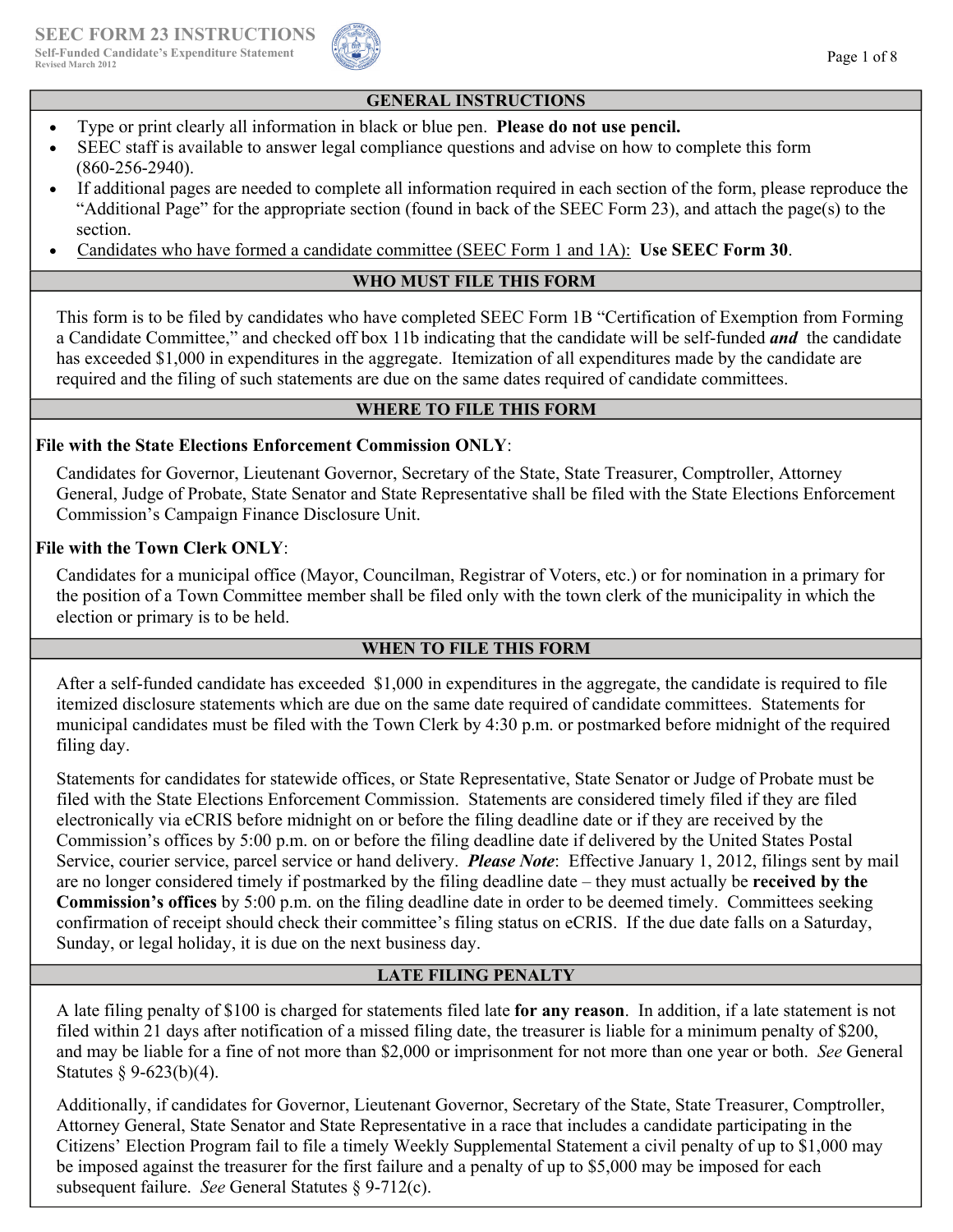### **RECORD KEEPING**

The treasurer must keep internal records to substantiate each entry on the statement. Records must be maintained for four years from the date of the statement. *See* General Statutes § 9-607(f) for record keeping requirements.

### **COMPLETING THE COVER PAGE**

- 1. **Candidate Name**: Provide the full name of the candidate.
- 2. **Candidate Address**: Provide the full and complete residential address of the candidate.
- 3. **Election Date**: Provide the date of the election for which the candidate is seeking office.
- 4. **Office Sought**: List the name of the public office sought by the candidate (e.g. Governor).

5. **District Number**: Provide the district number, if applicable, for the office being sought by the candidate.

6. **Type of Report**:Check the appropriate box to indicate what type of report is being filed. Filing Deadlines for standard reports can be found on the Commission's website **[www.ct.gov/seec](http://www.ct.gov/seec)**

Additional information on non-standard reports is described below:

## •*Weekly Supplemental Statements*

Public Act 11-48 created a new weekly filing requirement for races in which there is at least one participating candidate. These weekly filings replace the 90% supplemental statements required in 2008 and 2010 for such races.

Under the new law, for races where there is at least one participating candidate, there are now weekly supplemental statements due on Thursdays leading up to the primary (if applicable) and due on Thursdays leading up to the general election as is described in more detail below.

#### Primary

If you are in a primary race with at least one participating candidate, the candidate's first Weekly Supplemental Statement is due the **Thursday immediately following the July 10th statement**. An additional Weekly Supplemental Statement will be due each subsequent Thursday until the date of the primary. This means the final Weekly Supplemental Statement will be due the Thursday prior to the primary. A candidate responsible for filing these weekly supplemental statements is **not** required to file the 7th Day Preceding Primary statement.

#### General Election

If you are in a general election race with at least one participating candidate, the candidate's first Weekly Supplemental Statement is due the **Thursday immediately following the October 10th statement**. An additional Weekly Supplemental Statement will be due each subsequent Thursday until the date of the election. This means the final Weekly Supplemental Statement will be due the Thursday prior to the election. A candidate responsible for filing these weekly supplemental statements is **not** required to file the 7th Day Preceding Election statement.

In Section 6 of the SEEC Form 23 Cover Page, the candidate should check the box for "Supplemental Statement" and check the corresponding box for "Election" or "Primary," whichever is applicable.

The period covered in each Weekly Supplemental Statement must include the financial activity of the candidate beginning the first day not covered in the last disclosure statement, and ending as of 11:59 pm two days before it is submitted to the SEEC.

The Weekly Supplemental Statements must be filed with the State Elections Enforcement Commission by hand delivery or delivered by the United States Postal Services, a courier services or a parcel service by 5:00 p.m. on the required filing day or must be filed using eCRIS, the Commission's electronic filing system, by 11:59 p.m. on the required filing day.

**EXAMPLE**: The candidate's first Weekly Supplemental Statement for the primary is due on July 12th. The reporting period will include activity from July 1st (the first day not covered by the July 10th standard filing) to 11:59 pm on July 10th (two days prior to the filing deadline for the first Weekly Supplemental Statement).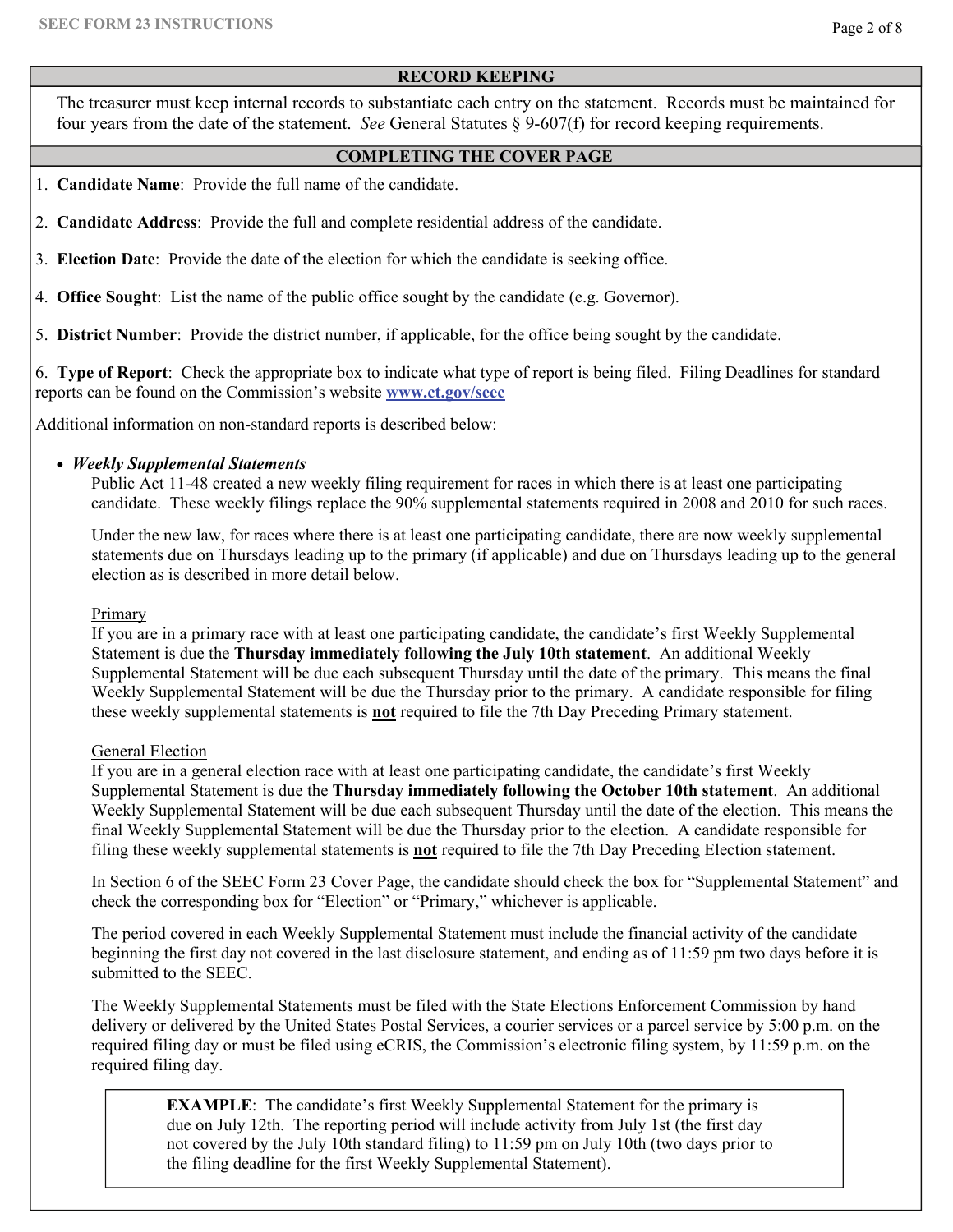## **COMPLETING THE COVER PAGE** *continued*

#### • *Amendment*

This report refers to an edit of all or part of a previous statement for the period noted in Section 6 of the SEEC Form 23 Cover Page. When filing Amendments, please include the Cover Page, and any pages that have been amended.

7. **Period Covered**: Enter the beginning and ending dates which this statement covers. The Beginning Date must cover the financial activity of the candidate beginning the first day *not included* on the last filed Expenditure Statement. If this is the first Self-Funded Candidate's Expenditure Statement being filed, all expenditures must be reported from the time an initial expenditure was made by the candidate.

For an <u>original</u> filing, these dates may not overlap dates covered in a previously filed report. For an amendment, these dates should be the same as the dates specified in the original filed report being amended. *Filing Deadlines for standard reports can be found on the Commission's website* **[www.ct.gov/seec](http://www.ct.gov/seec)**

8. **Certification**: This form must be signed by the candidate. This certification statement must be complete and accurate. Penalties can be imposed for missing or inaccurate information.

## **COMPLETING THE SUMMARY**

**COLUMN A this Period** is the total for each section for the period covered as designated on Line 7.

**COLUMN B Aggregate** refers to the **total** amount expended by the candidate since his or her initial expenditure.

*Line*  $9 - 11$ : Enter the total of each section as per the directions on the bottom of each corresponding page of the statement.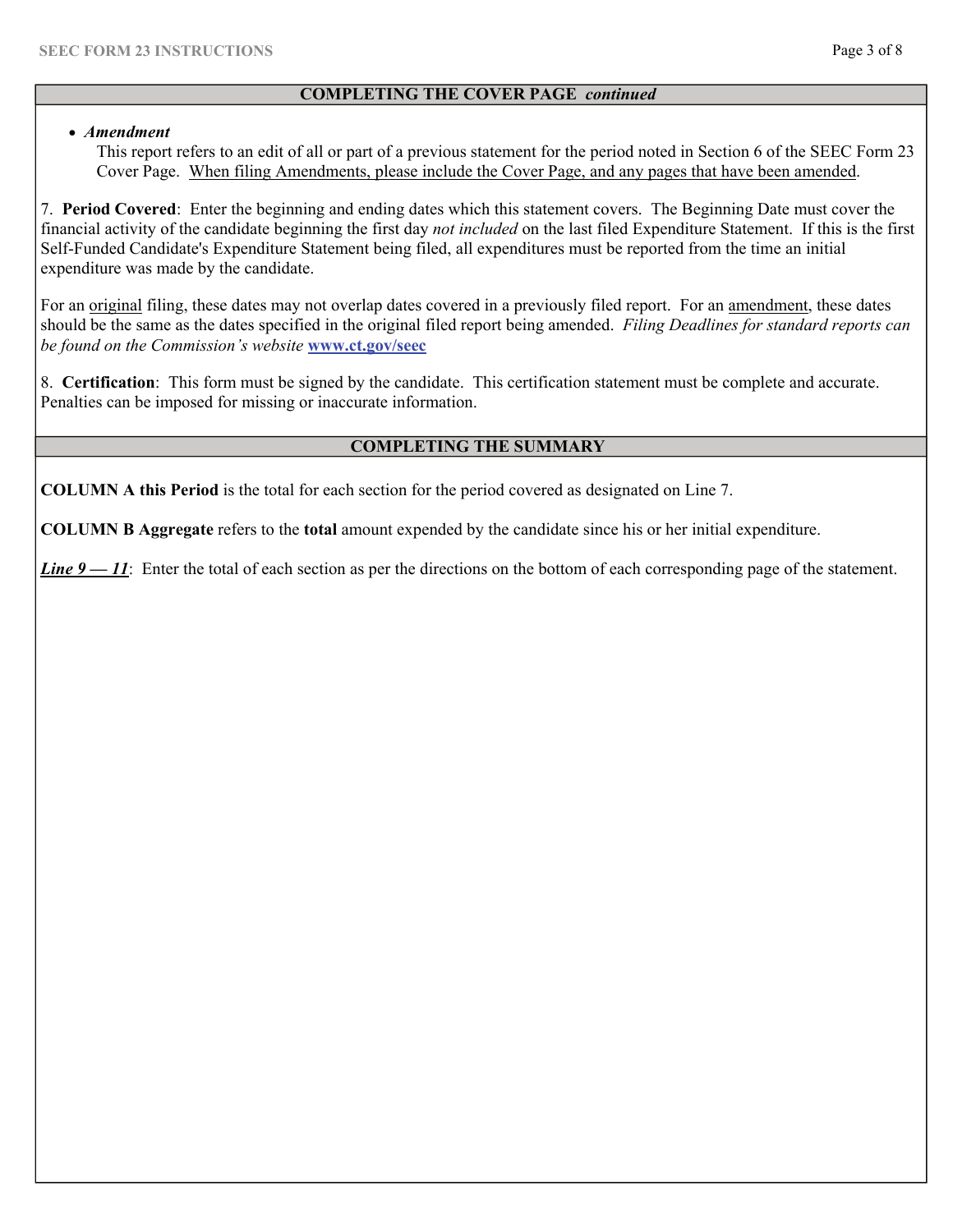#### **INSTRUCTIONS**

*Please Note*:At the top of every page that follows, report the **Name of Candidate** and the **Type of Report** in the appropriate boxes.

 **Name of Candidate**: Provide the complete name of the candidate making the expenditure(s).

 **Type of Report**: Enter what type of report is being filed as indicated on the Cover Page (page 1) Line 6, such as "July 10."

#### **SECTION A. EXPENSES PAID BY CANDIDATE**

**Name of Payee**, **Street Address**, **City, State**, and **Zip Code**: Enter the name and address of the vendor the candidate paid directly.

**Amount**: Record the amount of the expenditure.

**Date of Payment**: Record the date that the expenditure was paid by the candidate.

**Purpose of Expenditure**: Note the purpose of the expenditure using the *Expenditure Code Addendum* attached (*pages 7—8*).

**Description**: Provide a brief description of the expenditure. Certain expenditure codes **require** a description as set forth in the *Expenditure Code Addendum* attached (*pages 7—8*).

**Name of Candidate**, **Office Sought**: If this is an expenditure coordinated with another candidate committee, enter the first candidate's name and office sought with whom the expenditure was made.

If the expenditure is made in cooperation or consultation with another candidate, the expenditure is considered "coordinated." An unreimbursed "**coordinated expenditure**" is an In-Kind Contribution to the recipient candidate or committee. Self-funded candidates are prohibited from making or receiving in-kind contributions from other candidates or committees. Reimbursement from another candidate or committee must be received within a reasonable time in order to avoid making a prohibited In-Kind Contribution. *The Commission has said 45 days is reasonable.* 

**Is this expenditure coordinated with more than one candidate?**: If applicable, check the appropriate *Yes* or *No* box. If *Yes*, complete the Section A Addendum to indicate the name and office sought for each additional candidate with whom the expenditure was made.

**SUBTOTAL Section A – This Page**: Add together each expense paid by the candidate reported on page 2 in Section A and record the total.

**TOTAL of additional Section A Pages**: Total and record the amount of all additional Section A pages (*if applicable*).

**TOTAL OF ALL EXPENSES PAID BY CANDIDATE**: Add together all of the amounts reported in all Section A pages of this filing. Record the amount on this line and on **Line 9** of the Cover Page (page 1).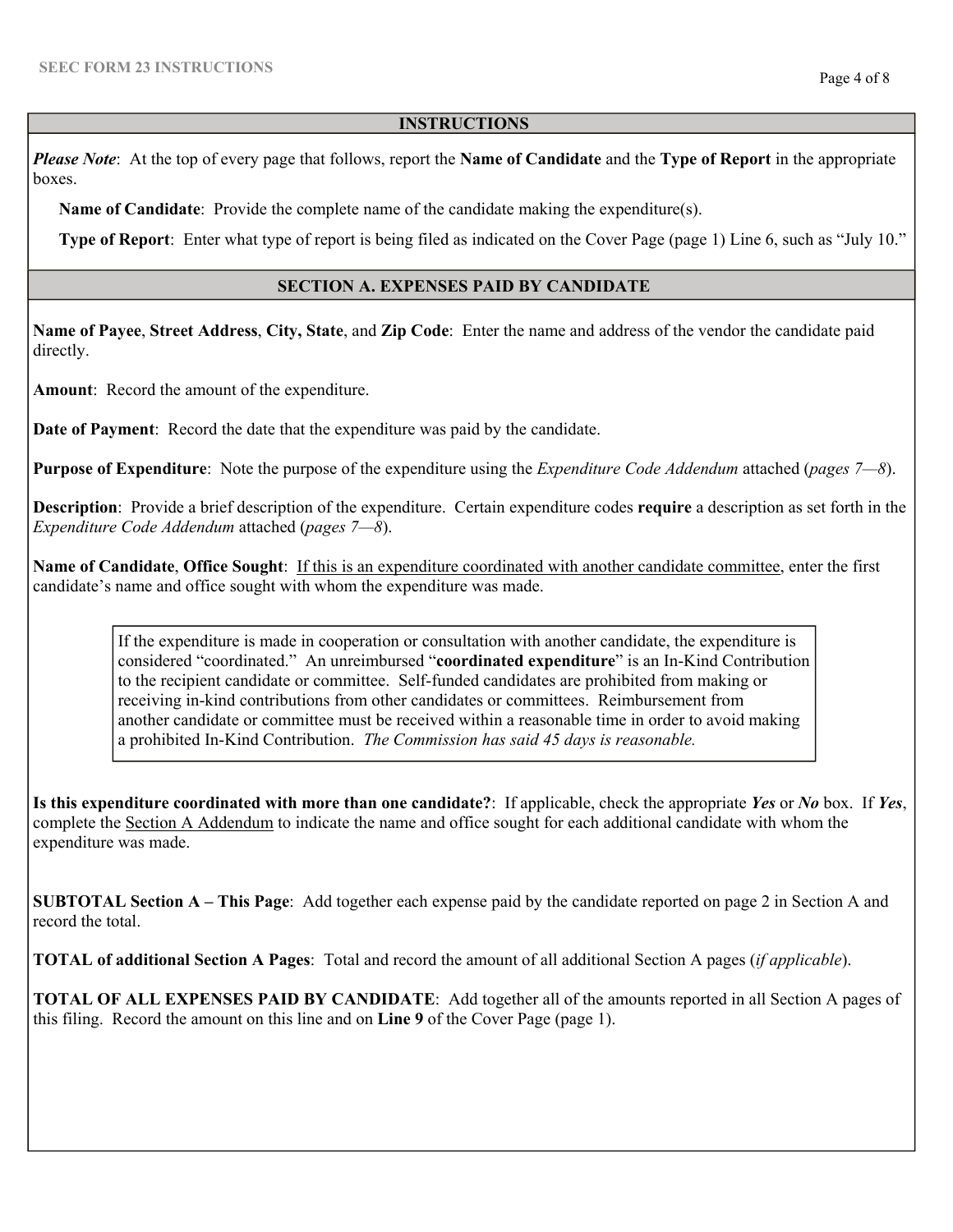## **SECTION B. EXPENSES INCURRED BY CANDIDATE THIS PERIOD BUT NOT PAID**

In Section B, separately report each expenditure incurred but not paid as of the close of the reporting period covered by this statement. When uncertain of the exact amount of the expenditure, the candidate should make a good faith estimate of the amount incurred.

**Name of Creditor, Street Address**, **City**, **State**, and **Zip Code**: Enter the creditor's name and address.

**Amount Incurred**: Record the amount of the expenditure incurred (*estimate or actual*).

**Date Incurred**: Record the date that the expenditure was incurred by the candidate.

**Purpose of Expenditure**: Note the purpose of the expenditure using the *Expenditure Code Addendum* attached (*pages 7—8*).

**Description**: Provide a brief description of the expenditure. Certain expenditure codes **require** a description as set forth in the *Expenditure Code Addendum* attached (*pages 7—8*).

**Associated with Referendum?**: Indicate if the independent expenditure is being made in association with a Referendum by checking **Yes** or **No**.

**Name of Candidate**, **Office Sought**: If this is an expenditure coordinated with another candidate committee, enter the first candidate's name and office sought with whom the expenditure was made.

If the expenditure is made in cooperation or consultation with another candidate, the expenditure is considered "coordinated." An unreimbursed "**coordinated expenditure**" is an In-Kind Contribution to the recipient candidate or committee. Self-funded candidates are prohibited from making or receiving in-kind contributions from other candidates or committees. Reimbursement from another candidate or committee must be received within a reasonable time in order to avoid making a prohibited In-Kind Contribution. *The Commission has said 45 days is reasonable.* 

**Is this expenditure coordinated with more than one candidate?**: If applicable, check the appropriate *Yes* or *No* box. If *Yes*, complete the Section B Addendum to indicate the name and office sought for each additional candidate with whom the expenditure was made.

**SUBTOTAL Section B – This Page**: Add together each expense incurred but not paid by the candidate reported on page 3 in Section B and record the total.

**TOTAL of additional Section B Pages**: Total and record the amount of all additional Section B pages (*if applicable*).

**TOTAL OF ALL EXPENSES INCURRED BY CANDIDATE DURING THIS PERIOD BUT NOT PAID**: Add together all of the amounts reported in all Section B pages of this filing. Record the amount on this line and on **Line 10** of the Cover Page (page 1).

**Previously Reported Expenses Unpaid and Still Outstanding**: Record the amount of previously reported expenses that remain unpaid at the close of this reporting period.

**TOTAL OF ALL EXPENSES INCURRED BUT NOT PAID**: Add the total of expenses incurred by the candidate but not paid during this period (Section B of current filing) to the previously reported unpaid expenses that remain unpaid. Record the total on this line and on **Line 11** of the Cover Page (page 1).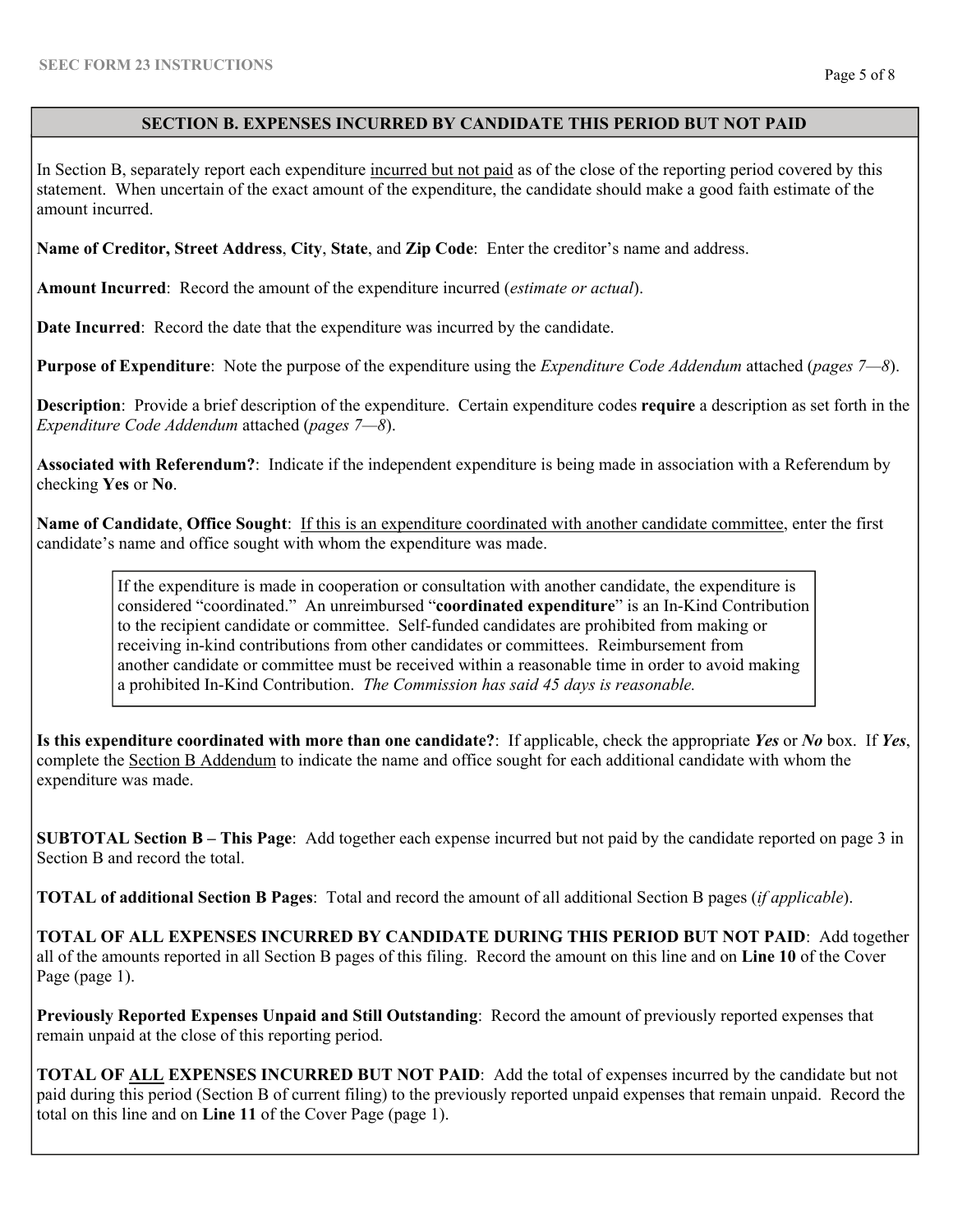#### **SECTION C. ITEMIZATION OF REIMBURSEMENTS TO CANDIDATE WORKERS AND CONSULTANTS**

In Section C, separately report each occasion a candidate reimburses a worker for campaign related expenses. This section should also be used if the candidate pays for a political consultant, and the consultant pays other vendors (secondary payees) for campaign related expenses. Whether a candidate writes a single check to reimburse an individual for combined expenses, or multiple checks to reimburse the individual for each expense, the candidate must report each expense made by the committee worker or consultant separately.

Report the candidate's check used to actually reimburse the committee worker or consultant in Section A "Expenses Paid by Candidate."

**Name of Worker/Consultant**: Enter the name of the worker or consultant being reimbursed.

**Secondary Payee**, **Street Address**, **City**, **State**, and **Zip Code**: Enter the name and address of the vendor that was paid by the committee worker or consultant.

**Amount**: Record the amount of the expenditure.

**Date of Payment**: Record the date that the committee worker or consultant paid the vendor.

**Purpose of Expenditure**: Note the purpose of the expenditure made by the committee worker or consultant by using the Expenditure Code Addendum attached (*pages 7—8)*.

**Description**: Provide a brief description of the item purchased from the vendor by the committee worker or consultant. Certain expenditure codes **require** a description as set forth in the Expenditure Code Addendum attached (*pages 7—8).*

**Name of Candidate**, **Office Sought**: If this is an expenditure coordinated with another candidate committee, enter the first candidate's name and office sought with whom the expenditure was made.

If the expenditure is made in cooperation or consultation with another candidate, the expenditure is considered "coordinated." An unreimbursed "**coordinated expenditure**" is an In-Kind Contribution to the recipient candidate or committee. Self-funded candidates are prohibited from making or receiving in-kind contributions from other candidates or committees. Reimbursement from another candidate or committee must be received within a reasonable time in order to avoid making a prohibited In-Kind Contribution. *The Commission has said 45 days is reasonable.* 

**Is this expenditure coordinated with more than one candidate?**: If applicable, check the appropriate *Yes* or *No* box. If *Yes*, complete the Section C Addendum to indicate the name and office sought for each additional candidate with whom the expenditure was made.

**SUBTOTAL Section C – This Page**: Add together each reimbursement paid by the candidate reported on page 4 in Section C and record the total.

**TOTAL of additional Section C Pages**: Total and record the amount of all additional Section C pages (*if applicable*).

**TOTAL OF ALL REIMBURSEMENTS TO CANDIDATE WORKERS AND CONSULTANTS**: Add together all of the amounts reported in all Section C pages of this filing. Record the amount on this line.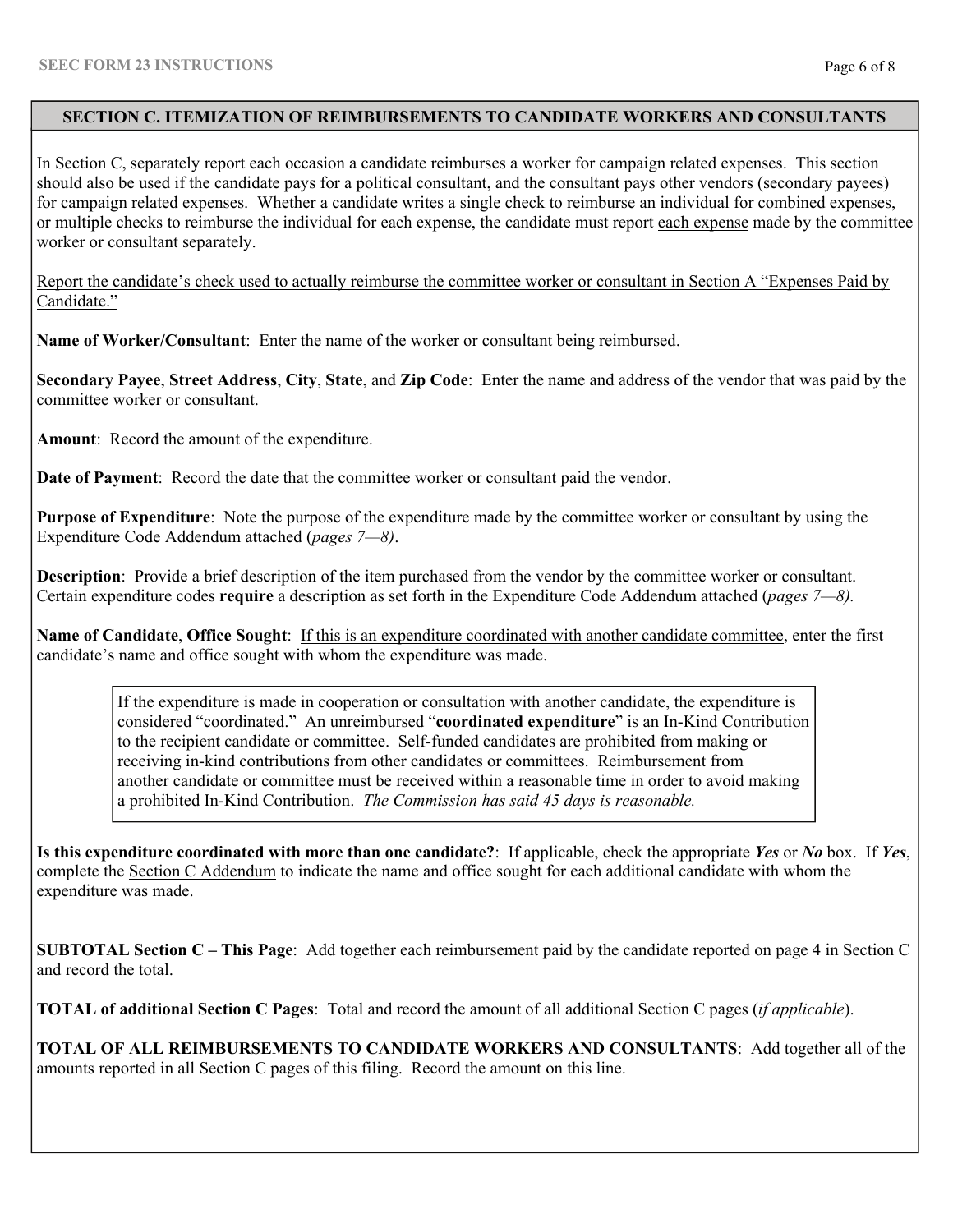# **PENDITURE CODE ADDENDUM**

# **For use with Sections A, B and C of the SEEC Form 23 Asterisk \*** adjacent to the left of the Expenditure Code indicates that **Description Field** is **Mandatory**

**Warning**: *The existence of a particular expenditure code does not mean that such expenditure is lawful. To determine lawfulness, individuals must read these instructions and Chapters 155 and 157 of the Campaign Finance Laws or contact the State Elections Enforcement Commission at 860-256-2940*.

**Advertising**:Each expenditure code beginning with "**A-**" is to be used to identify the delivery method for paid advertising. Include the costs for *both* the **development** *and* the **delivery** of the message. A payment to a professional consultant to develop a message should be coded to the main advertising delivery method below, *not* as **Professional Consultant** (**CNSLT**), which is a code that should only be used when no other expenditure code applies. If a single advertising message is developed for several of the delivery mechanisms listed below, use **A-OTH** for the cost of developing the message and then use the applicable code for the payments associated with the several delivery methods used.

**A-DM**: expenditure to **advertise** through **direct mail**.

**A-MAG**: expenditure to **advertise** through a **magazine**.

**A-NEWS**:expenditure to **advertise** through a **newspaper**.

**A-ATM**: expenditure to advertise using an **automated telephone/fax message**, or an **automated telemarketing message**.

**A-PH-BNK**: expenditure for the use of **phone banks**, where people are speaking as distinguished from pre-recorded messages (*above*) and polls and surveys (*below*).

#### **A-RAD**:expenditure to **advertise** on **radio.**

**A-SIGN**: expenditure for the cost of preparing, printing, producing or distributing lawn or billboard **signs** visible from any street or highway.

**A-TV**: expenditure to **advertise** on **television**.

**A-WEB**: expenditure to advertise on the **World Wide Web**. This includes webcasting (sending audio and/or video live over the Internet), or any other form of advertising on the web. *See* **WEB** *for other web-related expenditures*.

**A-OTH**: expenditure for any **other advertising**, not listed above, like the cost of (a) posters, stickers, streamers, banners, etc. for distribution on or in buildings or vehicles (i.e. cars, buses, boats, aircraft, etc.); (b) campaign paraphernalia, such as pins, hats, potholders, tee shirts and other campaign giveaway items; (c) audio messages and the cost of transmitting them by speakers from vehicles or buildings; (d) ads placed in ad books, in schools or civic organizations' ad book pamphlets or bulletins; or (e) ads placed in ad books for fundraising events held by other committees.

**\*ATT**:expenditure for **attendance fee or entrance fee** for any person to a (1) fundraiser held by *any* committee; (2) an inaugural event of any candidate; (3) a charitable event; (4) an educational course or training seminar; etc. In the text box of the **Description Field**, which is **mandatory** under this expenditure category, identify the name and address of the individual who is attending the event as well as the date and location of the event and the name of the sponsoring committee or entity sponsoring the event.

**CNSLT**:expenditures to a professional **consultant**.Professional consultants are individuals or entities that are paid by the candidate as independent contractors for their professional advice. They are not salaried employees and they are not individuals who are serving the candidate as volunteers. Examples: management firms, public relations firms, lawyers and accountants, etc. However, for payments to professional consultants who design polls and surveys, or advertising messages, use the more specific code (ex. **A-DM**, **A-OTHR**, **POLLS**). If the payment to a professional consultant includes costs paid or incurred to some other vendor, following completion of the entry of this expenditure, go immediately to Section C, "Itemization of Reimbursements to Candidate Workers and Consultants," and follow the instructions for reporting of **Secondary Payees**.

**\*EFV**: expenditures for **equipment, furniture, and vehicles**. Record only the portion of the cost that is actually paid. Cost includes any costs associated with the delivery or installation of the item. Equipment includes computers, printers, phones, etc. The text box of the **Description Field**, which is **mandatory** in this situation, must list the item, and whether the expenditure is a purchase, rental or lease.

**FOOD**: expenditures paid directly to a vendor for food and beverage.